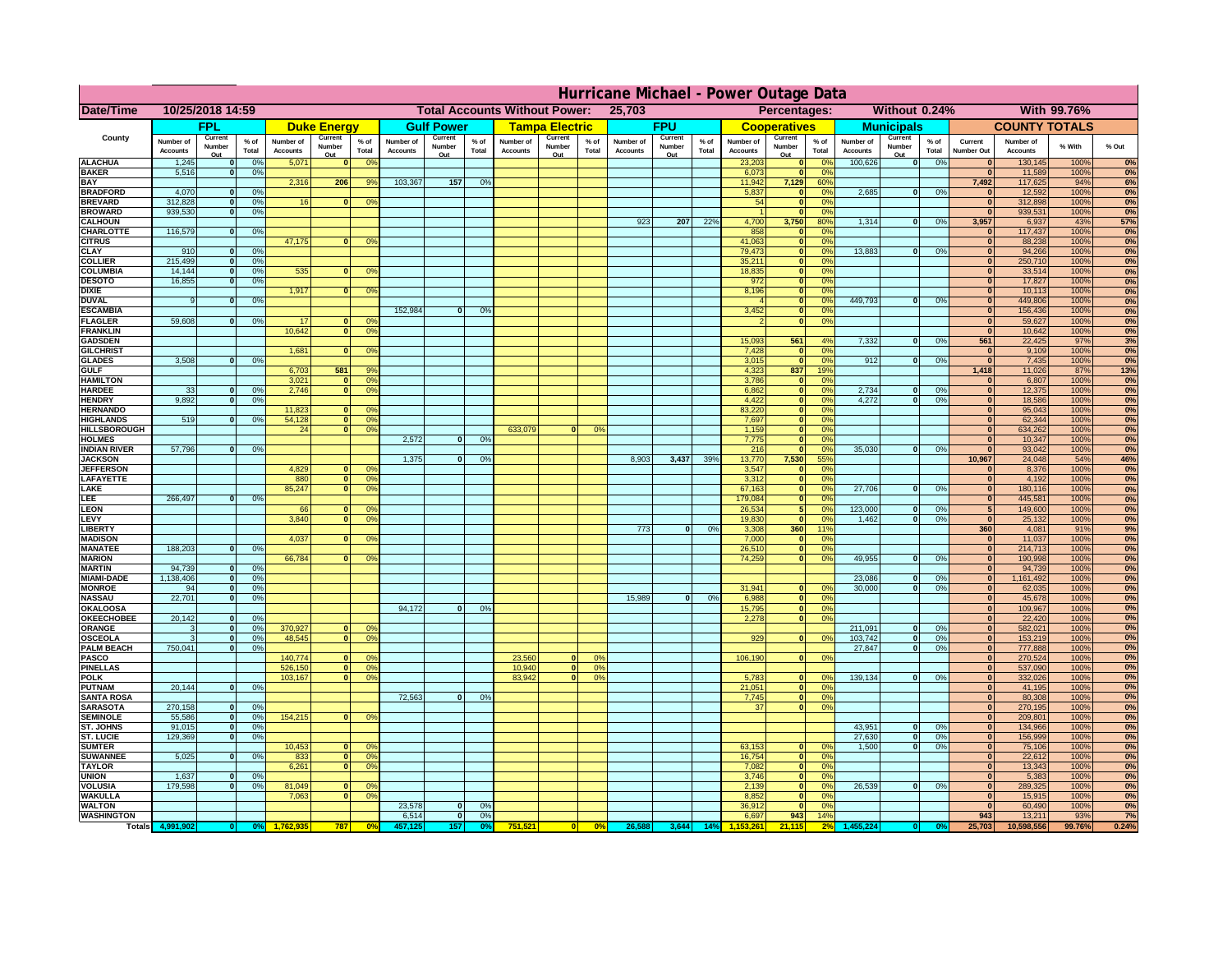# 10/25/2018 2:59 PM Hurricane Michael

| <b>Power Provider</b>                   | <b>County</b>       | <b>Number of Customers</b> | <b>Current Number Out</b> |                          | <b>Estimated Restore Time</b> |
|-----------------------------------------|---------------------|----------------------------|---------------------------|--------------------------|-------------------------------|
|                                         |                     |                            |                           | <b>Outage Percentage</b> |                               |
| West Florida Electric Cooperative, Inc. | <b>JACKSON</b>      | 13,723                     | 7,483                     | 54.53%                   | >5 days                       |
| Gulf Coast Electric Cooperative, Inc.   | BAY                 | 11,942                     | 7,129                     | 59.70%                   | >5 days                       |
| Florida Public Utilities Corporation    | <b>JACKSON</b>      | 8,903                      | 3,437                     | 38.60%                   | >5 days                       |
| West Florida Electric Cooperative, Inc. | CALHOUN             | 2,852                      | 2,061                     | 72.27%                   | >5 days                       |
| Gulf Coast Electric Cooperative, Inc.   | <b>CALHOUN</b>      | 1,848                      | 1,689                     | 91.40%                   | >5 days                       |
|                                         |                     |                            | 837                       |                          |                               |
| Gulf Coast Electric Cooperative, Inc.   | <b>GULF</b>         | 4,323                      |                           | 19.36%                   | >5 days                       |
| West Florida Electric Cooperative, Inc. | <b>WASHINGTON</b>   | 4,260                      | 834                       | 19.58%                   | >5 days                       |
| Duke Energy                             | <b>GULF</b>         | 6,703                      | 581                       | 8.67%                    | TBD                           |
| Talquin Electric Cooperative, Inc.      | GADSDEN             | 15,093                     | 561                       | 3.72%                    | 72                            |
| Talquin Electric Cooperative, Inc.      | <b>LIBERTY</b>      | 3,308                      | 360                       | 10.88%                   | >5 days                       |
| Florida Public Utilities Corporation    | <b>CALHOUN</b>      | 923                        | 207                       | 22.43%                   | >5 days                       |
| Duke Energy                             | BAY                 | 2,316                      | 206                       | 8.89%                    | TBD                           |
| <b>Gulf Power Company</b>               | BAY                 | 103,367                    | 157                       | 0.15%                    | $24$                          |
|                                         |                     |                            |                           |                          |                               |
| Gulf Coast Electric Cooperative, Inc.   | WASHINGTON          | 2,437                      | 109                       | 4.47%                    | >5 days                       |
| Gulf Coast Electric Cooperative, Inc.   | <b>JACKSON</b>      | 47                         | 47                        | 100.00%                  | >5 days                       |
| Talquin Electric Cooperative, Inc.      | LEON                | 26,534                     | 5                         | 0.02%                    | 48                            |
| Central Florida Electric Cooperative    | <b>ALACHUA</b>      | 875                        | $\mathbf 0$               | 0.00%                    | <b>TBD</b>                    |
| Central Florida Electric Cooperative    | <b>DIXIE</b>        | 7,595                      | $\pmb{0}$                 | 0.00%                    | <b>TBD</b>                    |
| Central Florida Electric Cooperative    | <b>GILCHRIST</b>    | 7,424                      | $\mathbf 0$               | 0.00%                    | Restored                      |
|                                         | LAFAYETTE           | 9                          | $\pmb{0}$                 | 0.00%                    | TBD                           |
| Central Florida Electric Cooperative    |                     |                            |                           |                          |                               |
| Central Florida Electric Cooperative    | LEVY                | 17,513                     | $\mathbf 0$               | 0.00%                    | Restored                      |
| Central Florida Electric Cooperative    | <b>MARION</b>       | 9                          | $\mathbf 0$               | 0.00%                    | TBD                           |
| Chattahoochee Electric                  | <b>GADSDEN</b>      | 1,173                      | $\mathbf 0$               | 0.00%                    | Restored                      |
| Choctawhatchee Electric Cooperative     | <b>HOLMES</b>       | 293                        | $\mathbf 0$               | 0.00%                    | Restored                      |
| Choctawhatchee Electric Cooperative     | <b>OKALOOSA</b>     | 15,795                     | $\mathbf 0$               | 0.00%                    | Restored                      |
| Choctawhatchee Electric Cooperative     | <b>SANTA ROSA</b>   | 201                        | $\pmb{0}$                 | 0.00%                    | Restored                      |
| Choctawhatchee Electric Cooperative     | <b>WALTON</b>       | 36,812                     | $\mathbf 0$               | 0.00%                    | Restored                      |
|                                         |                     |                            | $\pmb{0}$                 |                          |                               |
| City of Alachua                         | <b>ALACHUA</b>      | 4,426                      |                           | 0.00%                    | TBD                           |
| City of Bartow                          | <b>POLK</b>         | 11,790                     | $\mathbf 0$               | 0.00%                    | <b>TBD</b>                    |
| City of Blountstown                     | CALHOUN             | 1,314                      | $\pmb{0}$                 | 0.00%                    | Restored                      |
| City of Bushnell                        | <b>SUMTER</b>       | 1,500                      | $\mathbf 0$               | 0.00%                    | <b>TBD</b>                    |
| City of Clewiston                       | <b>HENDRY</b>       | 4,272                      | 0                         | 0.00%                    | TBD                           |
| City of Fort Meade                      | <b>POLK</b>         | 2,379                      | $\mathbf 0$               | 0.00%                    | <b>TBD</b>                    |
| City of Havana                          | GADSDEN             | 1,391                      | $\pmb{0}$                 | 0.00%                    | Restored                      |
|                                         | LAKE                | 22,000                     | $\mathbf 0$               | 0.00%                    | <b>TBD</b>                    |
| City of Leesburg                        |                     |                            |                           |                          |                               |
| City of Moore Haven                     | <b>GLADES</b>       | 912                        | $\pmb{0}$                 | 0.00%                    | TBD                           |
| City of Mount Dora                      | LAKE                | 5,706                      | $\mathbf 0$               | 0.00%                    | TBD                           |
| City of Newberry                        | <b>ALACHUA</b>      | 1,727                      | $\pmb{0}$                 | 0.00%                    | TBD                           |
| City of Quincy                          | <b>GADSDEN</b>      | 4,768                      | $\mathbf 0$               | 0.00%                    | Restored                      |
| City of Starke                          | <b>BRADFORD</b>     | 2,685                      | $\pmb{0}$                 | 0.00%                    | TBD                           |
| City of Tallahassee                     | <b>LEON</b>         | 123,000                    | $\mathbf 0$               | 0.00%                    | Restored                      |
| City of Vero Beach                      | <b>INDIAN RIVER</b> | 35,030                     | $\pmb{0}$                 | 0.00%                    | <b>TBD</b>                    |
| City of Wauchula                        | <b>HARDEE</b>       | 2,734                      | $\mathbf 0$               | 0.00%                    | <b>TBD</b>                    |
|                                         |                     |                            |                           |                          |                               |
| City of Williston                       | LEVY                | 1,462                      | 0                         | 0.00%                    | <b>TBD</b>                    |
| City of Winter Park                     | <b>ORANGE</b>       | 13,941                     | $\mathbf 0$               | 0.00%                    | <b>TBD</b>                    |
| Clay Electric Cooperative               | <b>ALACHUA</b>      | 22,328                     | $\pmb{0}$                 | 0.00%                    | <b>TBD</b>                    |
| Clay Electric Cooperative               | <b>BAKER</b>        | 2,476                      | $\mathbf 0$               | 0.00%                    | <b>TBD</b>                    |
| Clay Electric Cooperative               | <b>BRADFORD</b>     | 5,837                      | $\mathbf 0$               | 0.00%                    | TBD                           |
| Clay Electric Cooperative               | <b>CLAY</b>         | 79,473                     | $\pmb{0}$                 | 0.00%                    | <b>TBD</b>                    |
| Clay Electric Cooperative               | <b>COLUMBIA</b>     | 16,922                     | 0                         | 0.00%                    | TBD                           |
|                                         |                     |                            |                           |                          |                               |
| Clay Electric Cooperative               | <b>DUVAL</b>        | $\overline{4}$             | $\pmb{0}$                 | 0.00%                    | TBD                           |
| Clay Electric Cooperative               | <b>FLAGLER</b>      | $\overline{2}$             | 0                         | 0.00%                    | TBD                           |
| Clay Electric Cooperative               | <b>GILCHRIST</b>    | $\overline{4}$             | $\mathsf{O}\xspace$       | 0.00%                    | <b>TBD</b>                    |
| Clay Electric Cooperative               | LAKE                | 2,239                      | 0                         | 0.00%                    | TBD                           |
| Clay Electric Cooperative               | LEVY                | 712                        | $\mathsf{O}\xspace$       | 0.00%                    | <b>TBD</b>                    |
| Clay Electric Cooperative               | <b>MARION</b>       | 16,301                     | 0                         | 0.00%                    | TBD                           |
| Clay Electric Cooperative               | PUTNAM              | 21,051                     | $\pmb{0}$                 | 0.00%                    | <b>TBD</b>                    |
| Clay Electric Cooperative               | SUWANNEE            | 5                          | 0                         | 0.00%                    | TBD                           |
|                                         |                     |                            |                           |                          |                               |
| Clay Electric Cooperative               | <b>UNION</b>        | 3,746                      | $\pmb{0}$                 | 0.00%                    | <b>TBD</b>                    |
| Clay Electric Cooperative               | VOLUSIA             | 2,139                      | 0                         | 0.00%                    | TBD                           |
| Duke Energy                             | <b>ALACHUA</b>      | 5,071                      | $\pmb{0}$                 | 0.00%                    | Restored                      |
| Duke Energy                             | <b>BREVARD</b>      | 16                         | $\pmb{0}$                 | 0.00%                    | Restored                      |
| Duke Energy                             | <b>CITRUS</b>       | 47,175                     | $\pmb{0}$                 | 0.00%                    | Restored                      |
| Duke Energy                             | COLUMBIA            | 535                        | $\pmb{0}$                 | 0.00%                    | Restored                      |
| <b>Duke Energy</b>                      | <b>DIXIE</b>        | 1,917                      | $\pmb{0}$                 | 0.00%                    | Restored                      |
| Duke Energy                             | <b>FLAGLER</b>      | 17                         | 0                         | 0.00%                    | Restored                      |
|                                         |                     |                            |                           |                          |                               |
| <b>Duke Energy</b>                      | <b>FRANKLIN</b>     | 10,642                     | $\pmb{0}$                 | 0.00%                    | Restored                      |
| Duke Energy                             | <b>GILCHRIST</b>    | 1,681                      | $\pmb{0}$                 | 0.00%                    | Restored                      |
| <b>Duke Energy</b>                      | <b>HAMILTON</b>     | 3,021                      | $\pmb{0}$                 | 0.00%                    | Restored                      |
| Duke Energy                             | HARDEE              | 2,746                      | 0                         | 0.00%                    | Restored                      |
| <b>Duke Energy</b>                      | <b>HERNANDO</b>     | 11,823                     | $\pmb{0}$                 | 0.00%                    | Restored                      |
| Duke Energy                             | <b>HIGHLANDS</b>    | 54,128                     | 0                         | 0.00%                    | Restored                      |
| Duke Energy                             | HILLSBOROUGH        | 24                         | $\pmb{0}$                 | 0.00%                    | Restored                      |
|                                         |                     |                            |                           |                          |                               |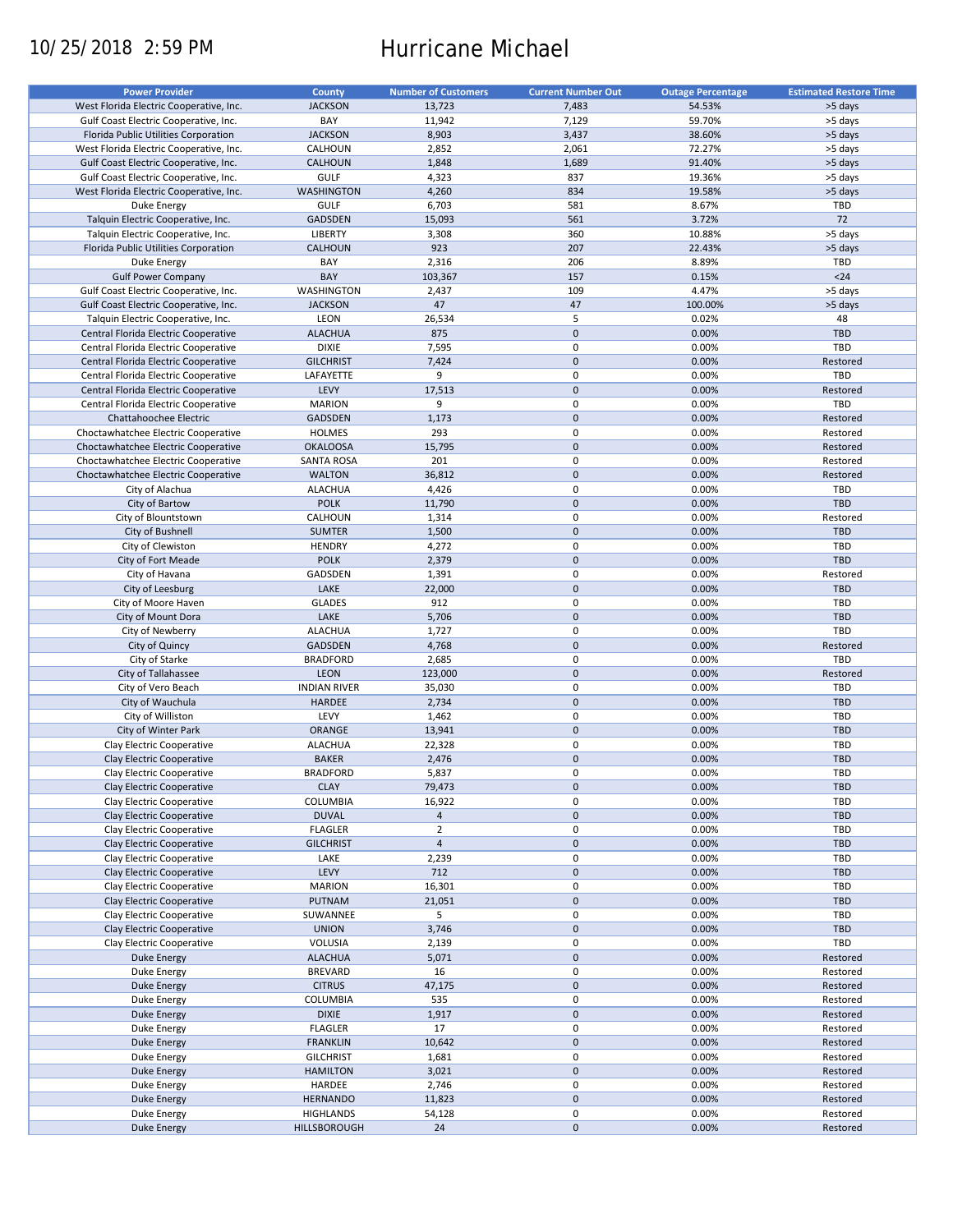### 10/25/2018 2:59 PM Hurricane Michael

| Duke Energy                                        | <b>JEFFERSON</b>    | 4,829          | $\pmb{0}$   | 0.00% | Restored   |
|----------------------------------------------------|---------------------|----------------|-------------|-------|------------|
| <b>Duke Energy</b>                                 | LAFAYETTE           | 880            | $\mathbf 0$ | 0.00% | Restored   |
|                                                    |                     |                |             |       |            |
| Duke Energy                                        | LAKE                | 85,247         | 0           | 0.00% | Restored   |
| <b>Duke Energy</b>                                 | LEON                | 66             | $\mathbf 0$ | 0.00% | Restored   |
|                                                    |                     |                |             |       |            |
| Duke Energy                                        | LEVY                | 3,840          | $\pmb{0}$   | 0.00% | Restored   |
| <b>Duke Energy</b>                                 | <b>MADISON</b>      | 4,037          | $\mathbf 0$ | 0.00% | Restored   |
| Duke Energy                                        | <b>MARION</b>       | 66,784         | 0           | 0.00% | Restored   |
|                                                    |                     |                |             |       |            |
| <b>Duke Energy</b>                                 | ORANGE              | 370,927        | $\mathbf 0$ | 0.00% | Restored   |
| Duke Energy                                        | <b>OSCEOLA</b>      | 48,545         | 0           | 0.00% | Restored   |
| <b>Duke Energy</b>                                 | PASCO               | 140,774        | $\mathbf 0$ | 0.00% | Restored   |
|                                                    |                     |                |             |       |            |
| Duke Energy                                        | PINELLAS            | 526,150        | 0           | 0.00% | Restored   |
| <b>Duke Energy</b>                                 | <b>POLK</b>         | 103,167        | $\mathbf 0$ | 0.00% | Restored   |
| Duke Energy                                        | SEMINOLE            | 154,215        | $\pmb{0}$   | 0.00% | Restored   |
|                                                    |                     |                |             |       |            |
| <b>Duke Energy</b>                                 | <b>SUMTER</b>       | 10,453         | $\mathbf 0$ | 0.00% | Restored   |
| Duke Energy                                        | SUWANNEE            | 833            | 0           | 0.00% | Restored   |
|                                                    |                     |                | $\pmb{0}$   |       |            |
| <b>Duke Energy</b>                                 | <b>TAYLOR</b>       | 6,261          |             | 0.00% | Restored   |
| Duke Energy                                        | VOLUSIA             | 81,049         | $\pmb{0}$   | 0.00% | Restored   |
| <b>Duke Energy</b>                                 | <b>WAKULLA</b>      | 7,063          | $\pmb{0}$   | 0.00% | Restored   |
|                                                    |                     |                |             |       |            |
| Escambia River Electric Cooperative, Inc.          | <b>ESCAMBIA</b>     | 3,452          | $\pmb{0}$   | 0.00% | <b>TBD</b> |
| Escambia River Electric Cooperative, Inc.          | <b>SANTA ROSA</b>   | 7,544          | $\pmb{0}$   | 0.00% | <b>TBD</b> |
| Florida Keys Electric Cooperative                  | <b>MONROE</b>       | 31,941         | $\pmb{0}$   | 0.00% | <b>TBD</b> |
|                                                    |                     |                |             |       |            |
| Florida Power and Light Company                    | <b>ALACHUA</b>      | 1,245          | $\pmb{0}$   | 0.00% | <b>TBD</b> |
| Florida Power and Light Company                    | <b>BAKER</b>        | 5,516          | 0           | 0.00% | <b>TBD</b> |
|                                                    |                     |                |             |       |            |
| Florida Power and Light Company                    | <b>BRADFORD</b>     | 4,070          | $\pmb{0}$   | 0.00% | <b>TBD</b> |
| Florida Power and Light Company                    | <b>BREVARD</b>      | 312,828        | $\pmb{0}$   | 0.00% | TBD        |
| Florida Power and Light Company                    | <b>BROWARD</b>      | 939,530        | $\pmb{0}$   | 0.00% | <b>TBD</b> |
|                                                    |                     |                |             |       |            |
| Florida Power and Light Company                    | CHARLOTTE           | 116,579        | 0           | 0.00% | TBD        |
| Florida Power and Light Company                    | <b>CLAY</b>         | 910            | $\mathbf 0$ | 0.00% | <b>TBD</b> |
| Florida Power and Light Company                    | <b>COLLIER</b>      | 215,499        | $\pmb{0}$   | 0.00% | <b>TBD</b> |
|                                                    |                     |                |             |       |            |
| Florida Power and Light Company                    | <b>COLUMBIA</b>     | 14,144         | $\mathbf 0$ | 0.00% | <b>TBD</b> |
| Florida Power and Light Company                    | <b>DESOTO</b>       | 16,855         | 0           | 0.00% | <b>TBD</b> |
|                                                    | <b>DUVAL</b>        | 9              | $\mathbf 0$ | 0.00% | <b>TBD</b> |
| Florida Power and Light Company                    |                     |                |             |       |            |
| Florida Power and Light Company                    | <b>FLAGLER</b>      | 59,608         | $\pmb{0}$   | 0.00% | TBD        |
| Florida Power and Light Company                    | <b>GLADES</b>       | 3,508          | $\pmb{0}$   | 0.00% | <b>TBD</b> |
|                                                    |                     |                |             |       |            |
| Florida Power and Light Company                    | HARDEE              | 33             | 0           | 0.00% | TBD        |
| Florida Power and Light Company                    | <b>HENDRY</b>       | 9,892          | $\mathbf 0$ | 0.00% | <b>TBD</b> |
| Florida Power and Light Company                    | <b>HIGHLANDS</b>    | 519            | $\pmb{0}$   | 0.00% | TBD        |
|                                                    |                     |                |             |       |            |
| Florida Power and Light Company                    | <b>INDIAN RIVER</b> | 57,796         | $\mathbf 0$ | 0.00% | <b>TBD</b> |
| Florida Power and Light Company                    | LEE                 | 266,497        | $\pmb{0}$   | 0.00% | TBD        |
|                                                    |                     |                |             |       |            |
| Florida Power and Light Company                    | MANATEE             | 188,203        | $\mathbf 0$ | 0.00% | <b>TBD</b> |
| Florida Power and Light Company                    | <b>MARTIN</b>       | 94,739         | $\pmb{0}$   | 0.00% | TBD        |
| Florida Power and Light Company                    | MIAMI-DADE          | 1,138,406      | $\mathbf 0$ | 0.00% | <b>TBD</b> |
|                                                    |                     |                |             |       |            |
| Florida Power and Light Company                    | <b>MONROE</b>       | 94             | $\pmb{0}$   | 0.00% | <b>TBD</b> |
| Florida Power and Light Company                    | NASSAU              | 22,701         | $\mathbf 0$ | 0.00% | <b>TBD</b> |
|                                                    |                     |                | 0           |       | <b>TBD</b> |
| Florida Power and Light Company                    | OKEECHOBEE          | 20,142         |             | 0.00% |            |
| Florida Power and Light Company                    | ORANGE              | $\overline{3}$ | $\mathbf 0$ | 0.00% | <b>TBD</b> |
| Florida Power and Light Company                    | <b>OSCEOLA</b>      | 3              | $\pmb{0}$   | 0.00% | <b>TBD</b> |
|                                                    |                     |                |             |       |            |
| Florida Power and Light Company                    | PALM BEACH          | 750,041        | $\mathbf 0$ | 0.00% | <b>TBD</b> |
| Florida Power and Light Company                    | PUTNAM              | 20,144         | $\mathbf 0$ | 0.00% | TBD        |
| Florida Power and Light Company                    | SARASOTA            | 270,158        | $\mathbf 0$ | 0.00% | <b>TBD</b> |
|                                                    |                     |                |             |       |            |
| Florida Power and Light Company                    | SEMINOLE            | 55,586         | 0           | 0.00% | TBD        |
| Florida Power and Light Company                    | ST. JOHNS           | 91,015         | $\mathbf 0$ | 0.00% | <b>TBD</b> |
|                                                    |                     |                |             |       |            |
| Florida Power and Light Company                    | ST. LUCIE           | 129,369        | 0           | 0.00% | TBD        |
| Florida Power and Light Company                    | SUWANNEE            | 5,025          | $\mathbf 0$ | 0.00% | <b>TBD</b> |
| Florida Power and Light Company                    | <b>UNION</b>        | 1,637          | 0           | 0.00% | TBD        |
|                                                    |                     |                |             |       |            |
| Florida Power and Light Company                    | <b>VOLUSIA</b>      | 179,598        | $\mathbf 0$ | 0.00% | TBD        |
| Florida Public Utilities Corporation               | <b>LIBERTY</b>      | 773            | 0           | 0.00% | >5 days    |
| Florida Public Utilities Corporation               | NASSAU              | 15,989         | $\pmb{0}$   | 0.00% | Restored   |
|                                                    |                     |                |             |       |            |
| Fort Pierce Utilities Authority                    | ST. LUCIE           | 27,630         | 0           | 0.00% | TBD        |
| Gainesville (Gainesville Regional Utilities - GRU) | <b>ALACHUA</b>      | 94,473         | $\mathbf 0$ | 0.00% | <b>TBD</b> |
|                                                    |                     |                | $\pmb{0}$   | 0.00% | TBD        |
| Glades Electric Cooperative, Inc.                  | <b>GLADES</b>       | 3,015          |             |       |            |
| Glades Electric Cooperative, Inc.                  | HARDEE              | $\mathbf 0$    | $\mathbf 0$ |       | <b>TBD</b> |
| Glades Electric Cooperative, Inc.                  | <b>HENDRY</b>       | 3,530          | 0           | 0.00% | TBD        |
|                                                    |                     |                |             |       |            |
| Glades Electric Cooperative, Inc.                  | <b>HIGHLANDS</b>    | 7,321          | $\pmb{0}$   | 0.00% | <b>TBD</b> |
| Glades Electric Cooperative, Inc.                  | OKEECHOBEE          | 2,278          | $\pmb{0}$   | 0.00% | TBD        |
| Green Cove Springs Electric                        | <b>CLAY</b>         | 3,889          | $\pmb{0}$   | 0.00% | <b>TBD</b> |
|                                                    |                     |                |             |       |            |
| Gulf Coast Electric Cooperative, Inc.              | <b>WALTON</b>       | 100            | $\pmb{0}$   | 0.00% | TBD        |
| <b>Gulf Power Company</b>                          | <b>ESCAMBIA</b>     | 152,984        | $\pmb{0}$   | 0.00% | Restored   |
| <b>Gulf Power Company</b>                          | <b>HOLMES</b>       | 2,572          | $\pmb{0}$   | 0.00% | Restored   |
|                                                    |                     |                |             |       |            |
| <b>Gulf Power Company</b>                          | <b>JACKSON</b>      | 1,375          | $\pmb{0}$   | 0.00% | Restored   |
| <b>Gulf Power Company</b>                          | <b>OKALOOSA</b>     | 94,172         | $\pmb{0}$   | 0.00% | Restored   |
|                                                    |                     |                |             |       |            |
| <b>Gulf Power Company</b>                          | <b>SANTA ROSA</b>   | 72,563         | $\pmb{0}$   | 0.00% | Restored   |
| <b>Gulf Power Company</b>                          | <b>WALTON</b>       | 23,578         | $\pmb{0}$   | 0.00% | Restored   |
| <b>Gulf Power Company</b>                          | <b>WASHINGTON</b>   | 6,514          | $\pmb{0}$   | 0.00% | Restored   |
|                                                    |                     |                |             |       |            |